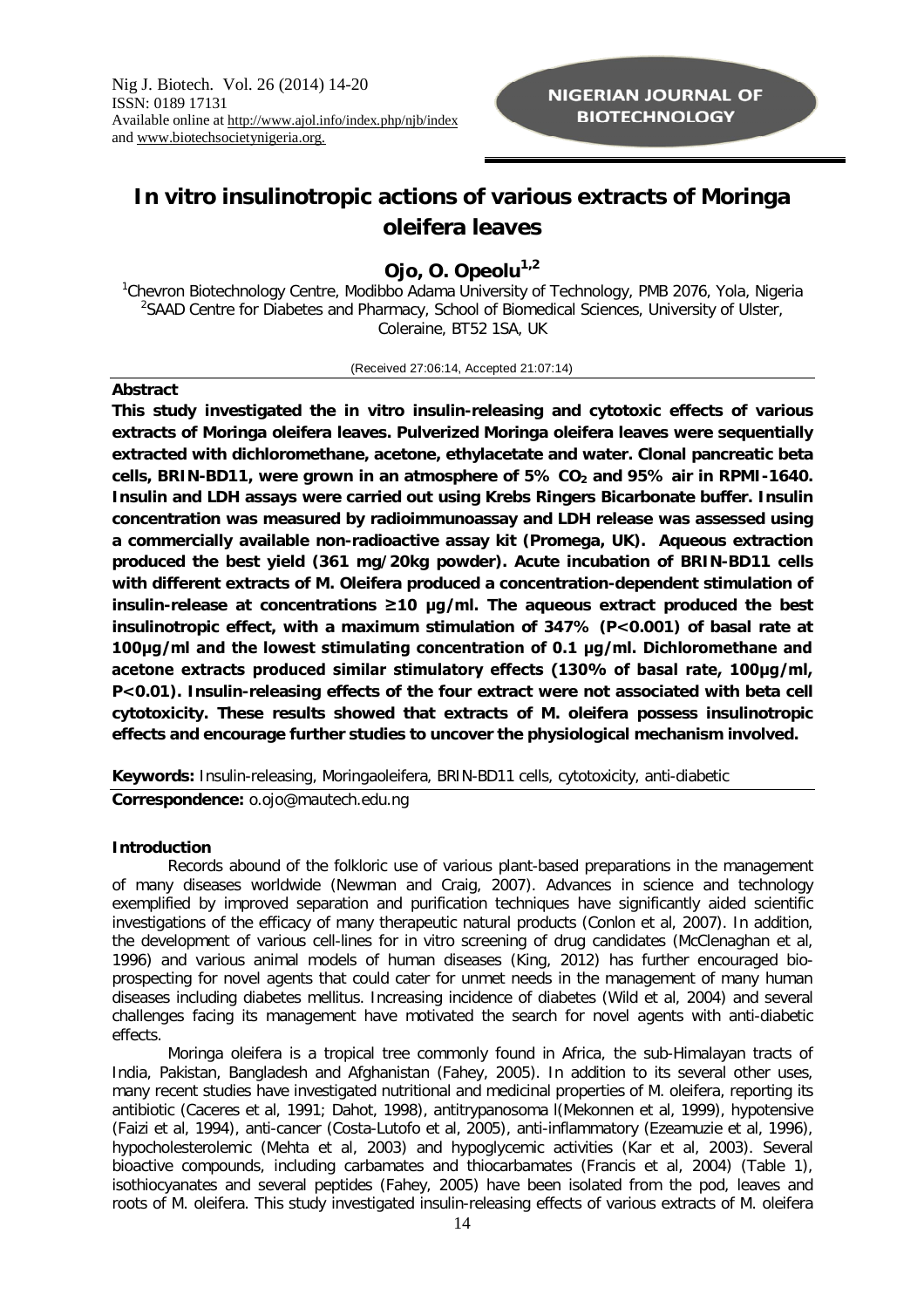using clonal pancreatic cell-line, BRIN-BD11. We also assessed cytotoxic effects of the extracts, using the release of the cytosolic enzyme, lactate dehydrogenase (LDH) as a bio-marker.

#### **Materials and Methods**

*Plant material preparation:* Fresh leaves of *M. oleifera* were collected in August 2013 around Sangere Village in Girei Local Government Area of Adamawa State, Nigeria. After botanical identification, a voucher specimen (No: OO2013-04) was deposited in the herbarium of Chevron Biotechnology Centre, Modibbo Adama University of Technology, Yola. *M. oleifera* leaves were dried at room temperature and pulverized using a pestle and mortar into fine powder. Ground plant material was sequentially extracted with dichloromethane, acetone, ethylacetate and water. Briefly, dichloromethane extract was prepared by soaking 20g of the ground powder in 50ml of the solvent with intermittent shaking for 3 days. The mixture was first filtered with a double-layer of muslin cloth and then Whatman No.1 filter paper. The resultant residue was rinsed twice with dichloromethane and all the filtrates were pooled together. The solvent was removed from the extract at  $40^{\circ}$ C in an oven. After complete drying, the yield of the extract was ascertained as presented in Table 2. The residue was subjected to further extraction sequentially with ethylacetate, acetone and water following the same extraction procedure described for dichloromethane.

*In vitro insulin-releasing studies: Invitro* insulin-releasing actions of the various extracts of *M.*  oleifera were assessed using BRIN-BD11 rat clonal β-cells seeded into 24-well plates (10<sup>5</sup> cells per well). Cells were grown at 37°C in an atmosphere of  $5\%$  CO<sub>2</sub> and 95% air in RPMI-1640 supplemented with 10% (v/v) foetal calf serum, antibiotics (100 U/ml penicillin, 0.1mg/ml streptomycin) and 11.1mM glucose as previously described (Abdel-Wahab et al, 2008; Mechkarska et al, 2010; Ojo et al, 2011). Prior to acute tests, cells were pre-incubated for 40 min at 37°C in Krebs Ringers Bicarbonate (KRB) buffer (pH 7.4) supplemented with 0.5% (w/v) BSA and 1.1mM glucose. Test incubations were performed for 20 min at 37°C in the presence of 5.6mM glucose and graded doses of different *M. oleifera* extracts (0 - 100µg/ml). After incubation, aliquots of cell supernatants were removed for insulin measurement by radioimmunoassay.

*Measurement of insulin concentration:* Measurement of insulin concentration was carried out as described by Flatt and Bailey (1981) using sodium phosphate (40 mM) supplemented with thiomerosal(0.02% w/v) and BSA (1% w/v). Insulin standard curve was prepared using crystalline rat insulin over a concentration range of 0.039 to 20.0 ng/ml. Insulin antibody (100µl, 1:40,000 dilution) and <sup>125</sup>I-labelled tracer (100µl, 10,000 cpm per tube) were added in triplicate to insulin standard and unknown samples and incubated for 48 hours at  $4^{\circ}$ C. Following the addition of a suspension of  $5\%$ (v/v) dextran coated charcoal (5% w/v), the mixture was further incubated for 20 min, centrifuged (2500 rpm,  $4^{\circ}$ C) and decanted for the measurement of free  $^{125}$ I-insulin (now bound to charcoal) using a gamma counter. Insulin concentration were interpolated from the standard curve plotted using a spline curve-fitting algorithm using known concentrations of rats insulin.

*Assessment of cytotoxicity:* To determine cytotoxicity of plant extracts, BRIN-BD11 cells were seeded into 24-multiwell plates as previously described (Ojo et al, 2011). Following overnight culture in RPMI 1640, cells were pre-incubated in KRB buffer containing 1.1 mM glucose (1.0 ml) for 40 min at 37 °C. This was followed by a 20-min incubation with KRB buffer containing 5.6mM glucose in the presence or absence of the various extracts of *M. oleifera* or DMSO (40%). Concentrations of lactate dehydrogenase (LDH) in the cell assay supernatants were measured using a CytoTox96 nonradioactive cytotoxicity assay kit (Promega, Madison, WI, USA) according to the manufacturer's protocol.

*Statistical Analysis:* Results are expressed as mean ± S.E.M. and values were compared using two-way ANOVA followed by Newman-Keul's post-hoc test. Groups of data were considered to be significantly different if P<0.05.

#### **Results**

*Extraction yield:* Figure1 presents yield obtained from the sequential extraction of *M. oleifera* leaf powder with the different solvents. Extraction with ethylacetate produced the lowest yield while the highest yield was obtained for aqueous extraction.

*Insulin- releasing effects of M. oleifera extracts:* The basal rate of release of insulin from BRIN-BD11 cells in the presence of 5.6mM glucose alone was  $0.91 \pm 0.04$  ng/10<sup>6</sup> cells/20 min. Addition of alanine (10mM) to the assay buffer increased this rate to 3.14  $\pm$  1.14 ng/10<sup>6</sup> cells/20 min (P < 0.001; n = 8). Effects of the various extracts of *Moringa oleifera* on insulin-release from BRIN-BD11 cells at 5.6mM glucose is shown in Fig. 2. It showed that all the extracts produced a significant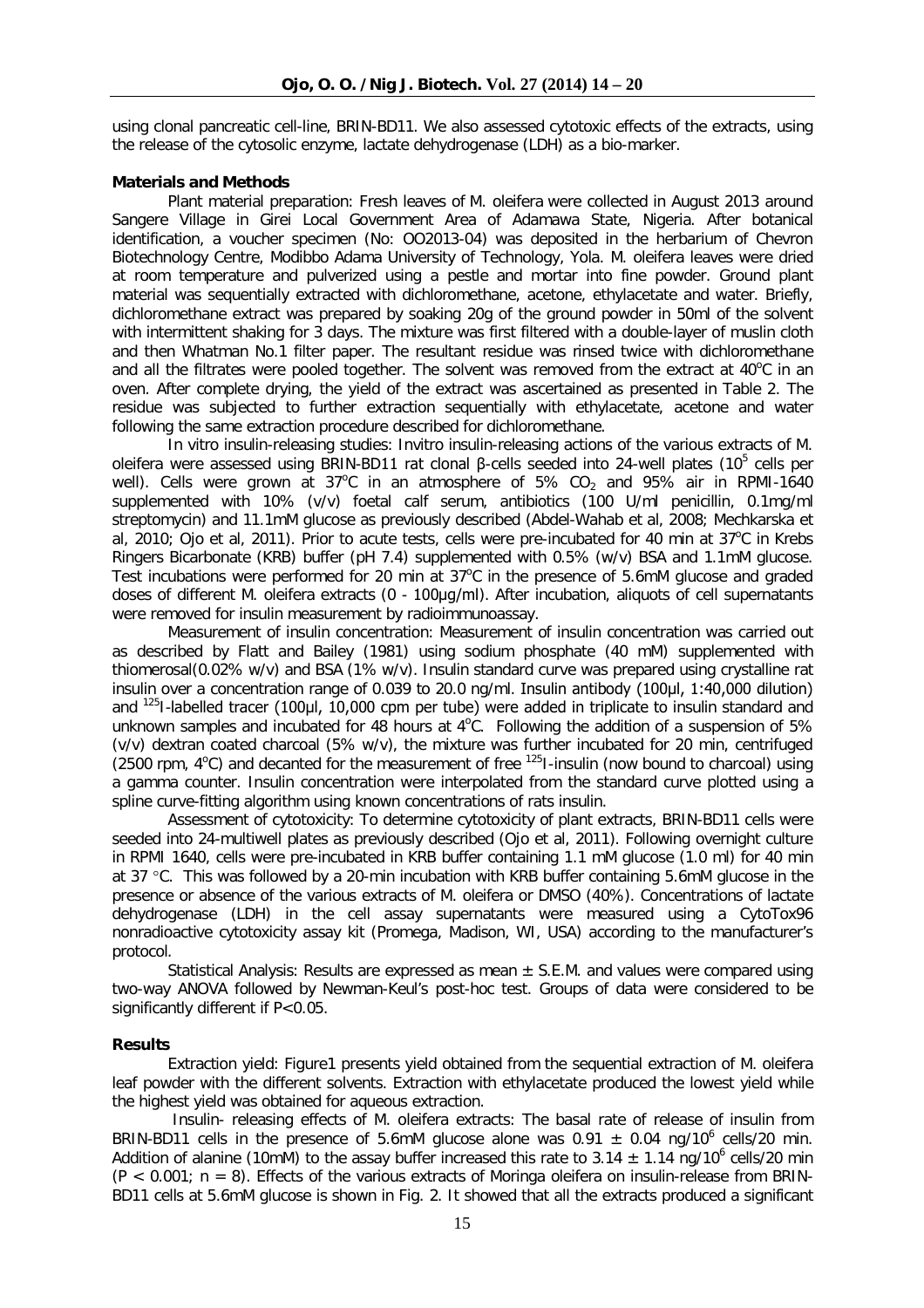$(P<0.05)$  and concentration-dependent stimulations of insulin secretion at concentrations  $\geq 10\mu q/ml$ . The aqueous extract exhibited the most potent effects, producing a significant stimulation of insulin release (154% of basal rate,  $P < 0.05$ ) from BRIN-BD11 cells at a concentration of 0.1 $\mu$ al with a maximum response (347% of basal rate, P<0.001) at a concentration of 100ug/ml. Maximum insulinreleasing response (130% of basal rate, 100µg/ml,P<0.01) to acetone and dichloromethane extracts was moderate while a poor stimulatory effect was observed for incubation with ethylacetate extract (120%, 100µg/ml, P<0.05).

*Cytotoxic effects of M. oleifera extracts:* The release of the cytosolic enzyme, lactate dehydrogenase (LDH), due to damaged plasma membrane was used as a marker of cytotoxicity in this study. Significant (P<0.001) release of the enzyme was observed in incubations involving DMSO (40% v/v) (Fig 3). However, incubation with the different extracts of *M. oleifera* produced no significant release of LDH.



Fig. 1:*M. oleifera* extraction with different solvents.  $DCM = Dichloromethane, ETH = Ethylacetate, ACE = Acetone and AQU = Aqueous$ 

#### **Table 1: Selected bioactive compounds isolated from** *Moringa oleifera*

| S/No | <b>Name</b>                                                            |
|------|------------------------------------------------------------------------|
|      | Methyl 2-[4-(a-L-rhamnopyranosyl)phenyl]acetate                        |
| 2    | N-[4-(β-L-rhamnopyranosyl)benzyl]-1-O-α-D-                             |
| 3    | glucopyranosylthiocarboxamide                                          |
| 4    | 1-O-phenyl-a-D-rhamnopyranoside                                        |
| 5    | 4-[(β-D-glucopyranosyl)-(1→3)-(α-L-rhamnopyranosyl)]phenylacetonitrile |
| 6    | 4-(a-L-rhamnopyranosyl)phenylacetonitrile                              |
|      | Methyl N-{4-[(4'-O-acetyl-a-L-rhamnopyranosyl)benzyl]}thiocarbamate    |
| 8    | Methyl N-{4-[(a-L-rhamnopyranosyl)benzyl]} carbamate                   |
|      | Methyl N-{4-[(4'-Oacetyl-a-L-rhamnopyranosyl)benzyl]}carbamate         |

Francis *et al.*, 2004; Fahey, 2005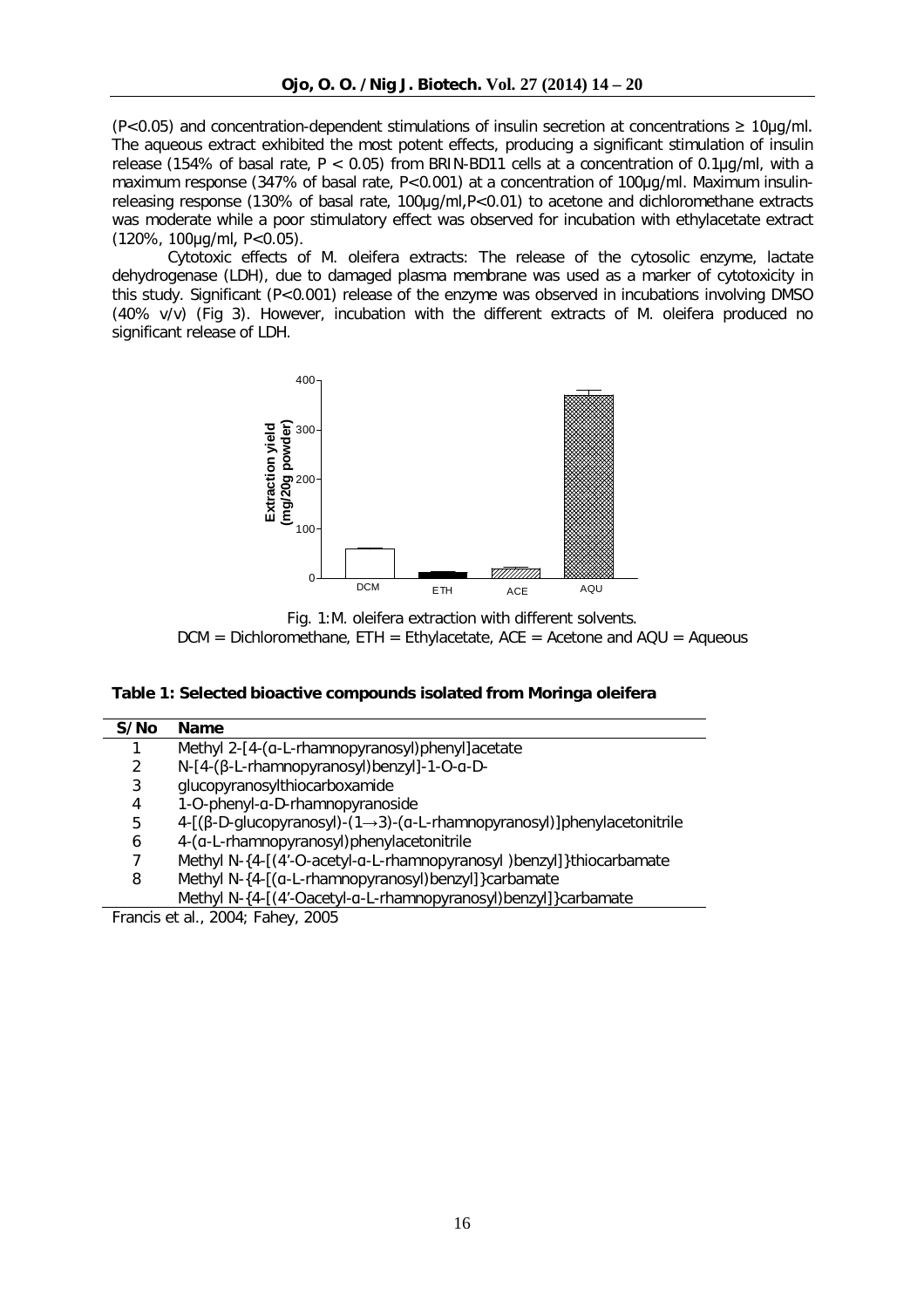

Fig. 2: Effects of various extracts of *M. oleifera* on the release of insulin from BRIN-BD11 clonal βcells in the presence of 5.6 mM glucose. (\*\*\* P < 0.001, \*\* P < 0.01, \* P < 0.05 compared to glucose;  $n = 8$ ).

#### **Discussion**

Pharmacological effects of several phytochemicals have been reported and studies providing scientific explanations for the ethnopharmacological use of many plants are increasing. Activities such as prevention of hyperglyceamia (Kar et al, 2003), inhibition of oxidative stress caused by streptozotocin in rats (Yassa and Tokamy, 2014) and prevention of the formation of advanced glycated end-products (Sangkitikomol et al, 2014) have been previously reported for *M. oleifera* extracts. An earlier study has also reported that N-benzyl thiocarbamates, N-benzyl carbamates, benzyl nitriles, and benzyl esterextracted from *M. oleifera* pod stimulated insulin secretion from the insulin secreting cell-line, INS-1 (Francis et al, 2004). Consistent with these studies, our results indicated significant stimulation of insulin-release by the aqueous and acetone extracts of *M. oleifera* leaves from BRIN-BD11 cells. BRIN-BD11 cell-line was generated by electrofusion of RINm5F cells with New England Deaconess Hospital rat pancreatic islet cells (McClenaghan et al, 1996) and has been used extensively to characterize insulinotropic effects of several agents, including crude plant extracts (Hannan et al, 2007), amphibian skin peptides (Ojo et al, 2011) and synthetic analogues of various endogenous peptides such as GIP and GLP-1 (Irwin et al, 2010).

Compared to other extracts, the superior insulinotropic actions of the aqueous extract coupled with significantly higher amount of yield generated following aqueous extraction suggests that the active ingredient in *M. oleifera* leaves might be water soluble. While the aqueous extract of *M. oleifera* powdered leaves (100mg/ml) has been reported to down-regulate the expression of some pro-inflammatory genes and increase cytotoxic effect of chemotherapy in pancreatic cancer cells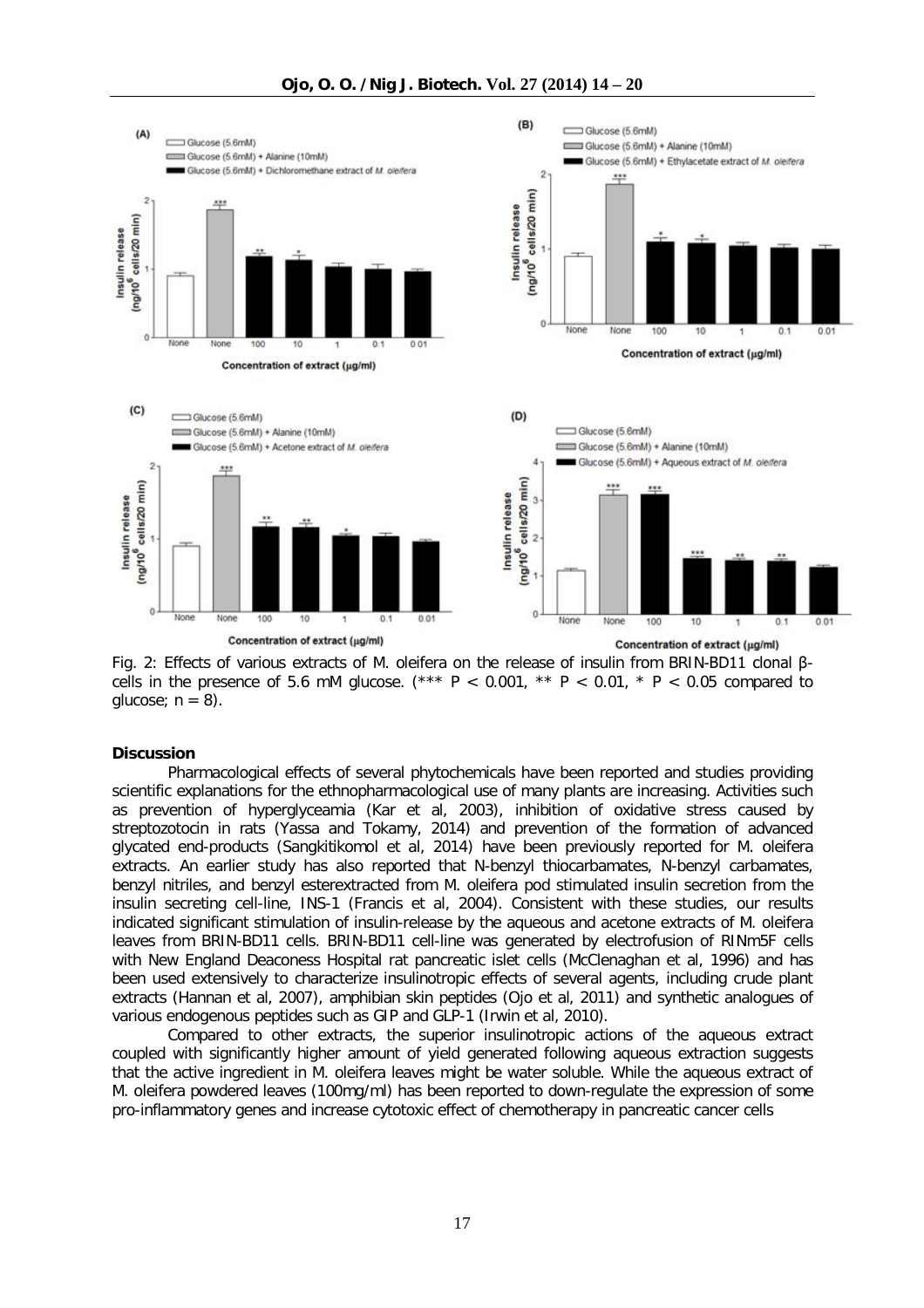

Fig. 3: Effects of various extracts of *M. oleifera* on lactose dehydrogenase from BRIN-BD11 clonal β-cells in the presence of 5.6 mM glucose.

(Berkovich et al, 2013), no cytotoxicity was observed following the incubation all four extracts of *M. oleifera* with clonal pancreatic beta cell, BRIN-BD11. Significant release of LDH in the presence of DMSO (40% v/v) observed in this study is consistent with previous reports of its cytotoxic actions at concentrations above 20% (v/v) (Violante et al, 2002). In addition, this result indicates that the integrity of the plasma membrane had been preserved and the increased insulin secretion observed in the presence of *M. oleifera* extracts reported is not a consequence of damaged plasma membrane, leading to uncontrolled release of cytosolic enzymes.

#### **Conclusion**

The insulin-releasing effects reported for extracts of *M. oleifera* leaves in this study partly provide preliminary explanation for the anti-diabetic effects previously reported for the plant. However, further studies to understand the molecular mechanisms underlying its insulinotropic actions are needed.

# **Conflict of Interest**

The author declare no conflict of interests

# **Ethical Approval**

Not applicable

#### **References**

Abdel-Wahab, Y.H.A., Power, G.J., Flatt, P.R., Woodhams, D.C., Rollins-Smith, L.A. and Conlon, J.M. (2008). A peptide of the phylloseptin family from the skin of the frog*Hylomantis lemur (Phyllomedusinae)* with potent *in vitro* and *in vivo* insulin-releasing activity. *Peptides* Vol. 29 (12): 2136 - 2143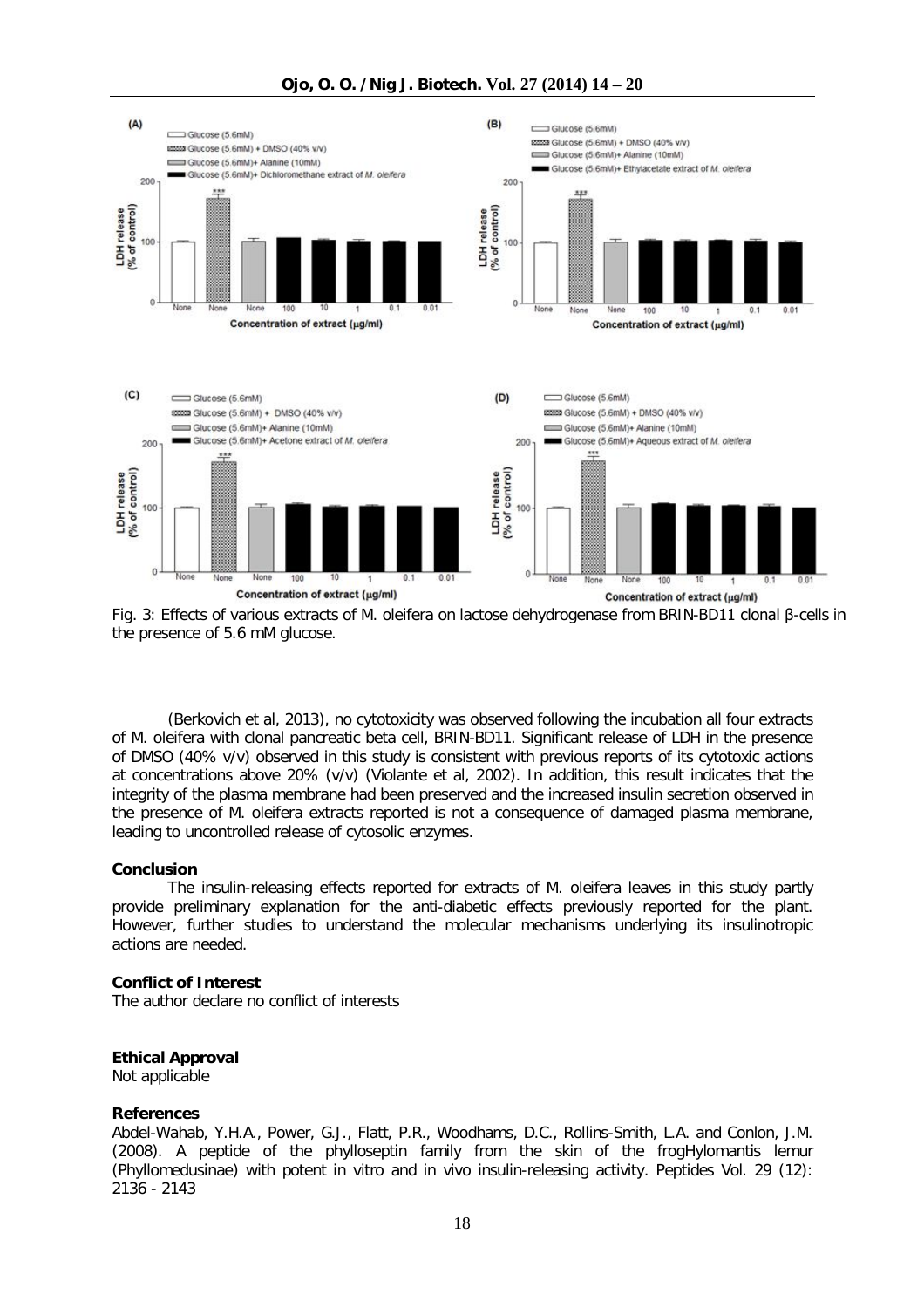Berkovich, L., Earon, G., Ron, I., Rimmon, A., Vexler, A. and Lev-Ari, S. (2013). *Moringa oleifera* aqueous leaf extract down-regulates nuclear factor-kappaB and increases cytotoxic effect of chemotherapy in pancreatic cancer cells. *BMC Complementary and Alternative Medicine.* Vol. 13: 212  $-219$ 

Caceres, A., Cabrera, O., Morales, O., Mollinedo, P. and Mendia, P. (1991). Pharmacological properties of *Moringa oleifera*: Preliminary screening for antimicrobial activity. *Journal of Ethnopharmacology.* Vol. 33(3): 213 - 216.

Conlon, J.M., Al-Ghaferi, N., Abraham, B. and Leprince, J. (2007). Strategies for development of naturally occurring antimicrobial peptides into therapeutically valuable anti-infective agents. *Methods* Vol. 42(4): 349 - 357

Costa-Lotufo, L.V., Khan, M.T.H., Ather, A., Wilke, D.V., Jimenez, P.C., Pessoa, C., de Moraes, M.E.A. and de Moraes, M.O. (2005). Studies of the anticancer potential of plants used in Bangladeshi folk medicine. *Journal of Ethnopharmacology* Vol. 99(1): 21 - 30.

Dahot, M. U. (1998). Antimicrobial activity of small protein of *Moringa oleifera* leaves. *Journal of Islamic Academy of Science.* Vol. 11(1): 6 - 10

Ezeamuzie, I.C., Ambakederemo, A.W., Shode, F.O. and Ekweblem, S.C. (1996). Antiinflammatory effects of *Moringa oleifera* root extract. *Pharmaceutical Biology* Vol. 34(3): 207 - 212

Fahey, J.W. (2005). *Moringa oleifera*: A Review of the Medical Evidence for Its Nutritional, Therapeutic, and Prophylactic Properties -Part1. *Tree of Life Journal*. Vol. 1(1): 5 - 10

Faizi, S., Siddiqui, B.S., Saleem, R., Siddiqui, S., Aftab, K. and Gilani, A. (1994). Novel hypotensive agents, niazimin A, niazimin B, niazicin A and niazicin B from *Moringa oleifera*: Isolation of first naturally occurring carbamates. *Journal of the Chemical Society, Perkin Transactions* Vol. 1(20): 3035 - 3040

Flatt, P.R. and Bailey, C.J. (1981). Abnormal plasma glucose and insulin responses in heterozygous lean (ob/+) mice. *Diabetologia* Vol. 20(5): 573 - 577

Francis, J. A., Jayaprakasam, B., Olson, L.K. and Nair, M.G. (2004). Insulin secretagogues from *Moringa oleifera* with cyclooxygenase enzyme and lipid peroxidation inhibitory activities. *Helvetica Chimica Acta.* Vol. 87(2): 317 – 326.

Hannan, J.M.A., Ali, L., Marenah, L., Rokeya, B., Flatt, P.R. and Abdel-Wahab, Y.H.A. (2007). Insulin secretory actions of extracts of Asparagus racemosus root in perfused pancreas, isolated islets and clonal pancreatic beta-cells. *Journal of Endocrinology.* Vol. 192 (1): 159 - 168.

Irwin, N., Flatt, P.R., Patterson, S. and Green, B.D. (2010). Insulin-releasing and metabolic effects of small molecule GLP-1 receptor agonist 6,7-dichloro-2-methylsulfonyl-3-N-tert-butylaminoquinoxaline. *European Journal of Pharmacology.* Vol. 628(1-3): 268-273.

Kar, A., Choundhary, B. and Bandyopadhyay, N. (2003). Comparative evaluation of hypoglycaemic activity of some Indian medicinal plants in alloxan diabetic rats. *Journal of Ethnopharmacology.*  Vol.84(1): 105 - 108

King, A.J. (2012). The use of animal models in diabetes research. *British Journal of Pharmacology*. Vol. 166 (3): 877 - 894

McClenaghan, N.H., Barnett, C.R, Ah-Sing, E., Abdel-Wahab, Y.H.A., O'Harte, F.P., Yoon, T.W., Swanston-Flatt, S.K. and Flatt, P.R. (1996). Characterization of a novel glucose-responsive insulin-secreting cell line, BRIN-BD11, produced by electrofusion. *Diabetes* Vol. 45(8): 1132 - 1140